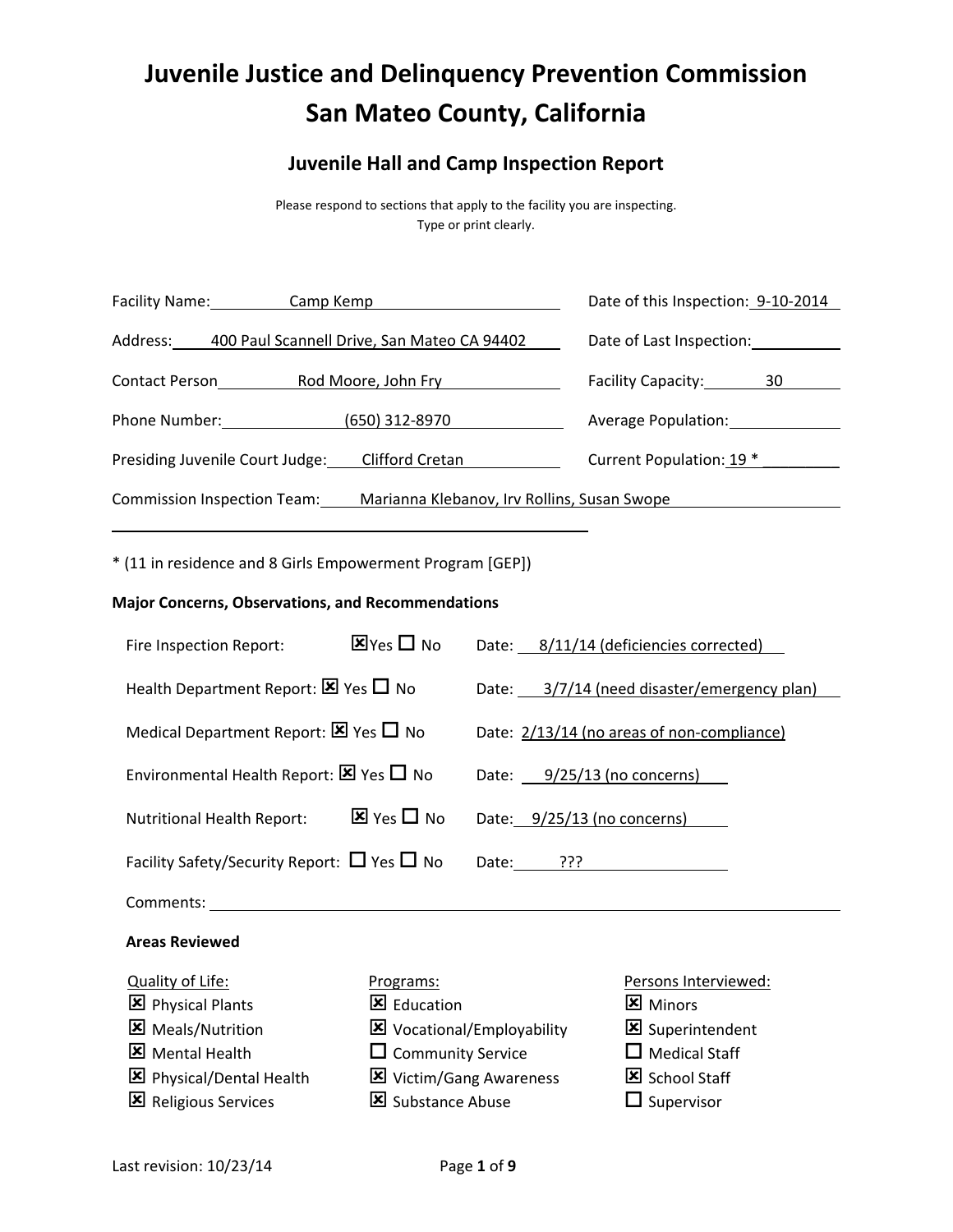| <b>区</b> Visiting                                                         | $\Box$ Youth Supervisor/Staff<br>$\Box$ Food Services Staff                                                    |
|---------------------------------------------------------------------------|----------------------------------------------------------------------------------------------------------------|
| <b>General Information</b>                                                |                                                                                                                |
|                                                                           | Does the facility house minors under Section 601 of the Welfare & Institutions Code? $\boxtimes$ Yes $\Box$ No |
|                                                                           | If "Yes", are these minors separated from those minors classified under Section 602 of the Welfare             |
|                                                                           |                                                                                                                |
|                                                                           | Fire Department Pre-Plan for Emergencies: $\boxtimes$ Yes $\square$ No Date of Last Drill: $\qquad 8/27/14$    |
|                                                                           | Staff Pre-Plan for Emergencies: $\boxtimes$ Yes $\square$ No Data of Last Drill: $\qquad 8/27/14$              |
| <b>Since Last Inspection</b>                                              |                                                                                                                |
| Number of Suicides: 0 _______ Number of Suicide Attempts: 0               |                                                                                                                |
| Number of Escapes: 0 Number of Escape Attempts: 0                         |                                                                                                                |
| Number of Deaths: 0                                                       |                                                                                                                |
|                                                                           | Comments: There have been instances when girls went AWOL from home passes.                                     |
| <b>Staffing</b>                                                           |                                                                                                                |
| Staff to minor ratio: Awake 1:10 Sleeping 1:15                            |                                                                                                                |
| and Juvenile Hall Staff.                                                  | How is staff backup handled during grave-yard shift?: _____ Staff from Admissions back up Camp Kemp            |
| available. Manuscriptus available.                                        | Language support provided in: English and Spanish. Cambodian translation was recently made                     |
|                                                                           | Describe general staff and minor interactions: What we observed seemed fine.                                   |
| Describe the diversity of staff: Caucasian, African-American and Hispanic |                                                                                                                |
|                                                                           |                                                                                                                |
|                                                                           |                                                                                                                |
|                                                                           |                                                                                                                |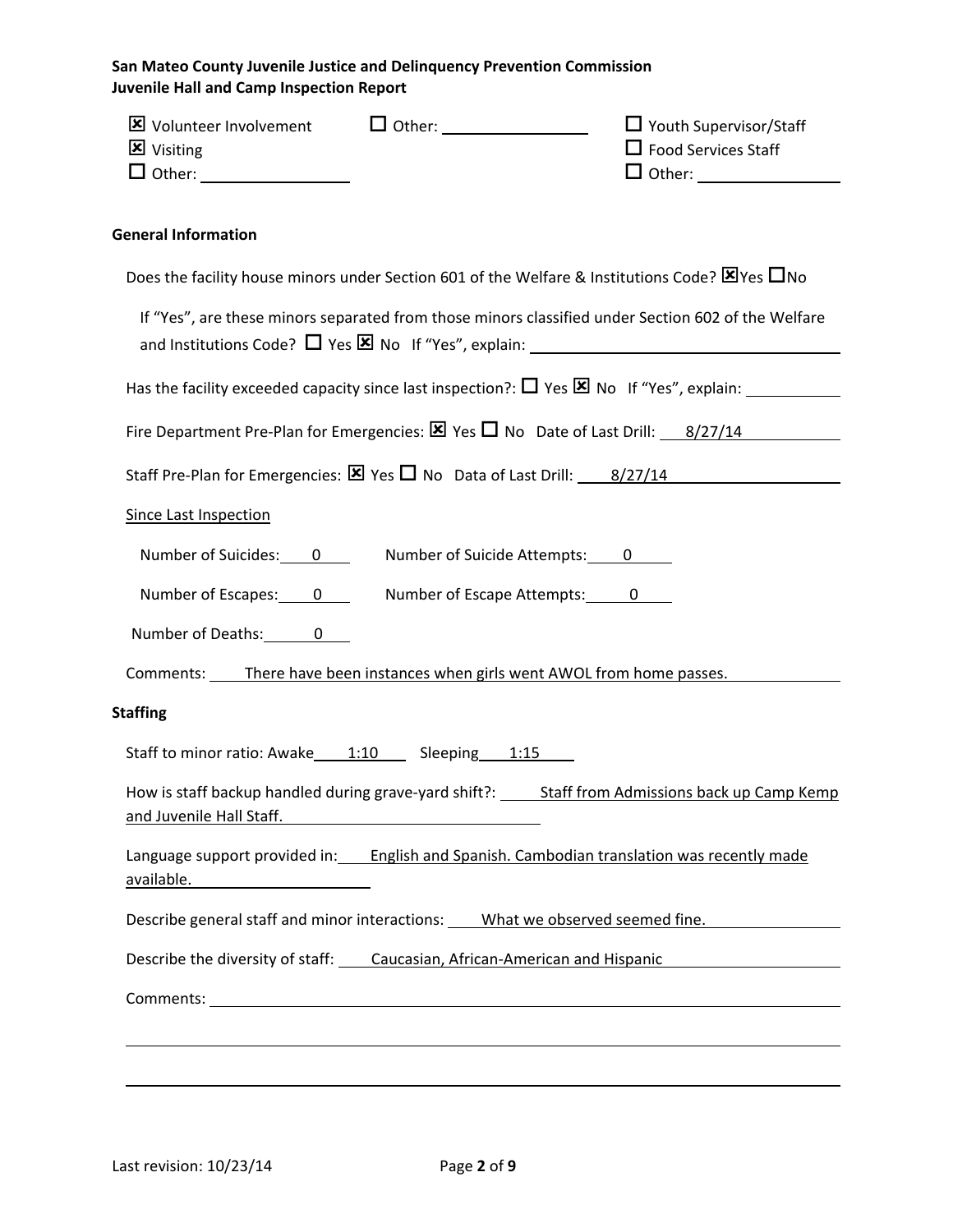# **Conditions of Grounds and Building Exterior**

| Comments: Especially given that the facility was unoccupied for about two years, it looks great.                |
|-----------------------------------------------------------------------------------------------------------------|
| <b>Condition of Interior of Building</b>                                                                        |
|                                                                                                                 |
|                                                                                                                 |
|                                                                                                                 |
|                                                                                                                 |
|                                                                                                                 |
| Plumbing Fixtures: <b>区</b> Acceptable □ Unacceptable: _________________________________                        |
|                                                                                                                 |
| Storage of Cleaning Fluids/Chemicals: $\boxtimes$ Acceptable $\Box$ Unacceptable: Locked in closet in residence |
| Weapon Locker Location: $\boxtimes$ Acceptable $\square$ Unacceptable: Gun locker outside, no weapons inside    |
|                                                                                                                 |
|                                                                                                                 |
| Sleeping Rooms: $\Box$ Acceptable $\Box$ Unacceptable: _______They sleep in the Hall, not at the Camp_          |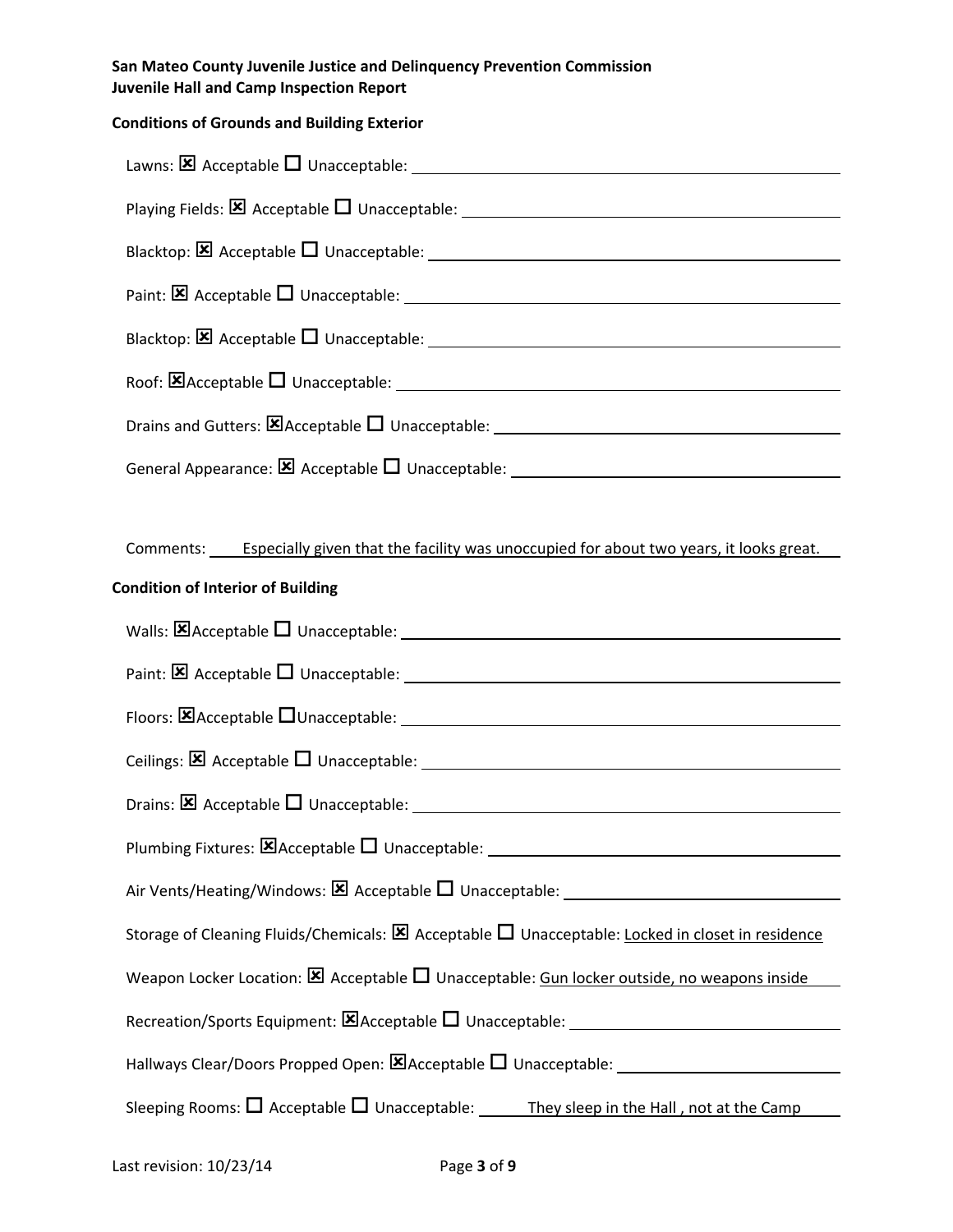| crine rian and camp mopecuon nep                                                                                                                                                                                                                                                                                                                                                                |
|-------------------------------------------------------------------------------------------------------------------------------------------------------------------------------------------------------------------------------------------------------------------------------------------------------------------------------------------------------------------------------------------------|
|                                                                                                                                                                                                                                                                                                                                                                                                 |
|                                                                                                                                                                                                                                                                                                                                                                                                 |
|                                                                                                                                                                                                                                                                                                                                                                                                 |
|                                                                                                                                                                                                                                                                                                                                                                                                 |
|                                                                                                                                                                                                                                                                                                                                                                                                 |
|                                                                                                                                                                                                                                                                                                                                                                                                 |
|                                                                                                                                                                                                                                                                                                                                                                                                 |
|                                                                                                                                                                                                                                                                                                                                                                                                 |
| Comments: The sooner the girls can sleep at the Camp instead of in the Hall, the better.                                                                                                                                                                                                                                                                                                        |
| <b>Orientation of Minors</b>                                                                                                                                                                                                                                                                                                                                                                    |
| Are minors oriented to the rules and procedures?: $\boxtimes$ Yes $\square$ No Explain: The minor, her parents,<br>PO, and therapist are oriented orally and the minor gets a second orientation with her staff counselor.<br>She signs that she understands the rules and procedures.<br>Are rules and grievance procedures posted?: $\boxtimes$ Yes $\Box$ No Explain: They are posted in the |
| residential area in Forest 1 and the contract of the contract of the contract of the contract of the contract o<br>What is in place to ensure that these rules and procedures are understood by minors?: The minor<br>is quizzed on the rules and signs off that she understands.                                                                                                               |
| Interviewed Minors: $\boxtimes$ Yes $\Box$ No Details: Minors said they were told about some rules. One<br>said she got a ticket for something she other girls do for which they did not get tickets (taking school<br>binder to dorm to study).                                                                                                                                                |
| <b>Meals/Nutrition</b>                                                                                                                                                                                                                                                                                                                                                                          |
|                                                                                                                                                                                                                                                                                                                                                                                                 |
| Have the youth working in the kitchen been trained?: $\square$ Yes $\square$ No Details: NA                                                                                                                                                                                                                                                                                                     |
| Are meals served cafeteria style?: $\boxtimes$ Yes $\square$ No Details: Portions are measured out                                                                                                                                                                                                                                                                                              |

Are minors permitted to converse during meals?:  $\boxtimes$  Yes  $\Box$  No Details: After the first 5 minutes they can talk, unless they are taking too long to eat. Then they are told to stop talking and hurry up.

Are staff present and supervising during meals?: Yes No Details: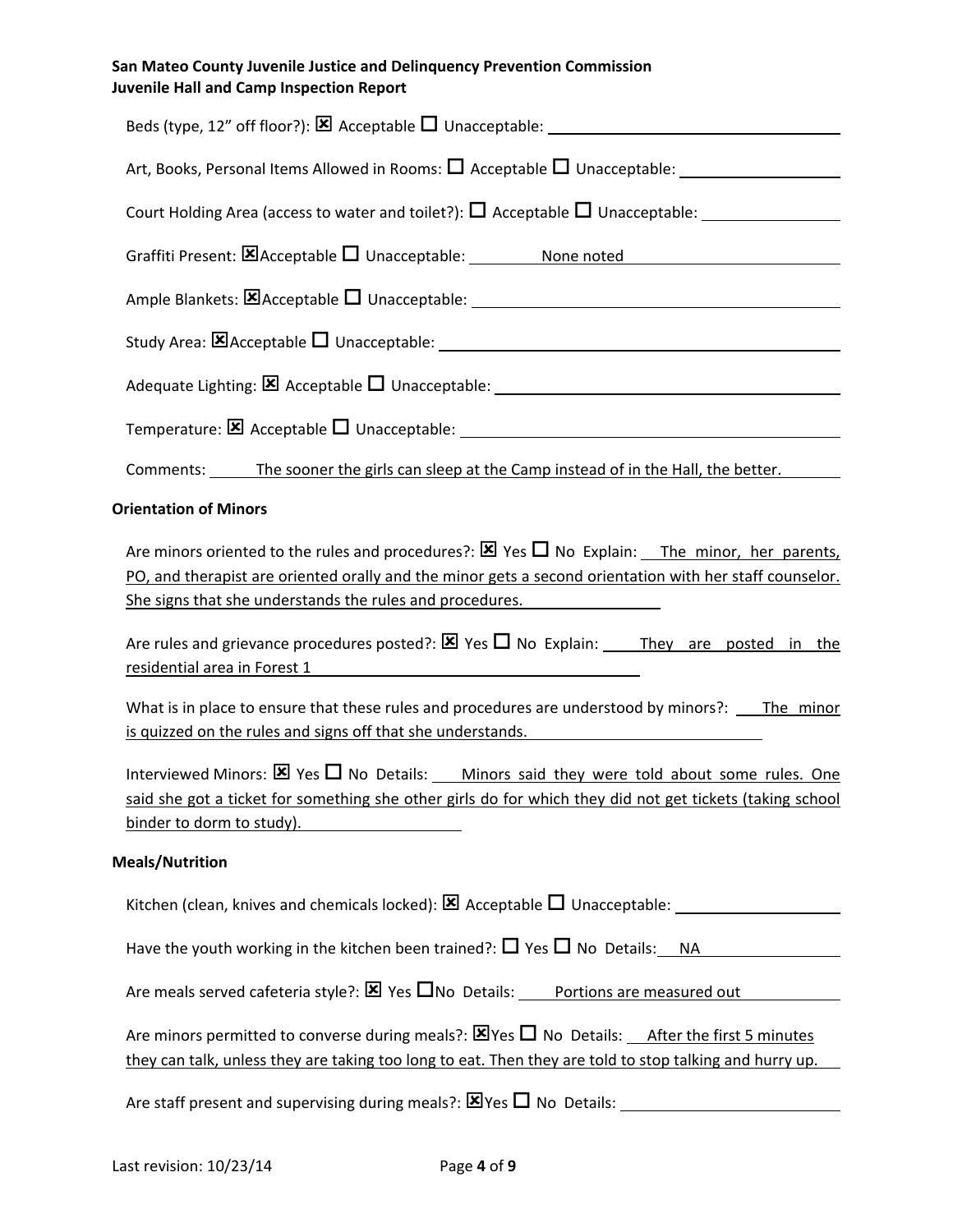Are weekly menus posted?:  $\boxtimes$  Yes  $\Box$  No Details: In Forest 1 and the Camp's dorm (used for breaks, if a minor feels ill during the day, programming and Bible Study)

Are servings ample, nutritious, appetizing?:  $\Box$  Yes  $\boxtimes$  No Details: Girls report they are hungry and are not allowed to have seconds. At least one inspector found the food unappetizing and the beans glutinous and barely edible. Another noted that "the food is at a very poor level of quality and needs to be improved in terms of freshness and nutritional content." The Kool‐Aid should be discontinued. It is very unhealthy and wasted calories.

Weaker minors protected from having food taken from them?:  $\boxtimes$  Yes  $\Box$  No Details: They can only eat what they are given and the servings are portion controlled.

Length of time allowed to eat?:  $\sim$  30 minutes

Mealtimes (no more than 14 hours between meals, breakfast to dinner, without a snack)

Breakfast: 7:30 – 8 am Lunch: 12 -12:30 pm Dinner: 4:30 – 5 pm

Comments: They also get a snack at 7 or 7:30 pm. Fresh fruit is always available in the dining hall residential area and Forest 1. Right now they eat breakfast in Forest 1. Starting next week all three meals will be served in Camp Kemp. Girls told us that most of the food brought to the Camp gets thrown out, which is frustrating because they are always hungry and are not allowed to have seconds. Because they are hungry, they are also always tired. They said that portions do not take into account the height and frame of the minor. Some need more food than others. The food they get is all too processed. (One inspector found the food barely edible.)

#### **Personal Appearance of Minors**

| Appearance: $\boxtimes$ Acceptable $\square$ Unacceptable:                                                                           |
|--------------------------------------------------------------------------------------------------------------------------------------|
| Showers (frequency, privacy, supervised): $\boxtimes$ Acceptable $\square$ Unacceptable: Daily, in curtained<br>stalls               |
| Condition of clothing (clean, fit, etc.): $\boxtimes$ Acceptable $\square$ Unacceptable:                                             |
| Clothing appropriate to current weather: $\boxtimes$ Acceptable $\square$ Unacceptable:                                              |
| Comments:<br><u> 1980 - Jan Samuel Barbara, martin a shekara tsara 1980 - An tsara 1980 - An tsara 1980 - An tsara 1980 - An tsa</u> |

#### **Programs**

Recreation (type, amount, etc.):  $\boxtimes$  Acceptable  $\Box$  Unacceptable: They get art and drama therapy, guest speakers, field trips about twice a week, yoga (4 days a week from The Art of Yoga Project, which includes mindfulness training and the arts). The girls would like more variety, like crafts and beauty nights. Some feel they get too much yoga.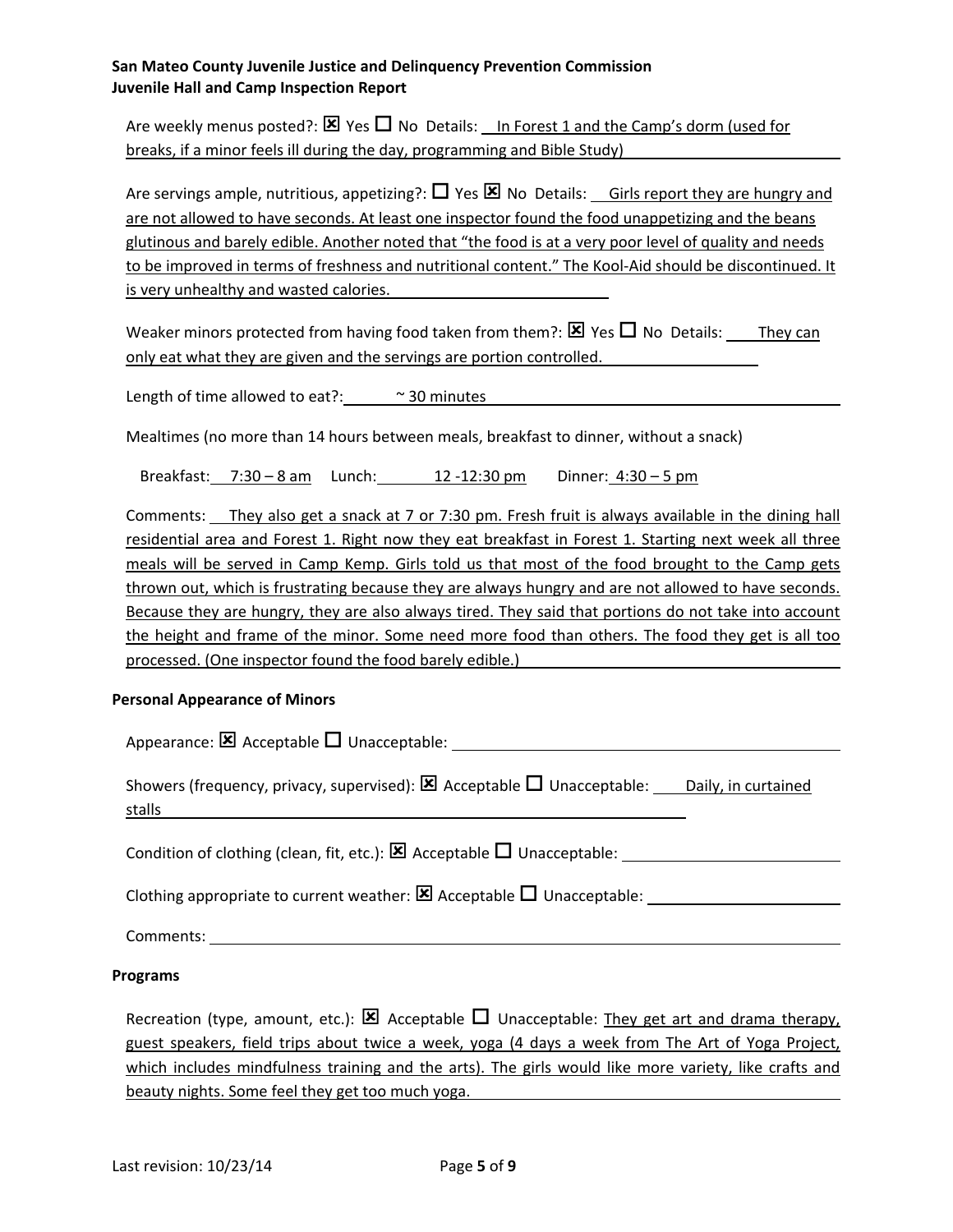Exercise (daily schedule, amount, etc.):  $\boxtimes$  Acceptable  $\Box$  Unacceptable: LGM, running daily

Access to Religious Services:  $\Box$  Acceptable  $\Box$  Unacceptable: Bible Study, Protestant Services 2 or 3 times a month, Catholic Services once a week if any girls are in residence (as opposed to on home passes).

Medical and Mental Services:  $\boxtimes$  Acceptable  $\Box$  Unacceptable: Girls Exploring Addiction and Recovery (GEAR) Group and relapse prevention, mindfulness

Volunteer Program:  $\boxtimes$  Acceptable  $\Box$  Unacceptable: Knitting and hip hop poetry and dancing

Counseling Services:  $\boxtimes$  Acceptable  $\Box$  Unacceptable: Star Vista onsite weekly individual and family counseling. Residents like their therapy sessions and had positive things to say about their therapists.

Family Reunification Planning:  $\boxtimes$  Acceptable  $\Box$  Unacceptable: Kemp Family night the last Wednesday of the month is very popular

Substance Abuse Counseling:  $\boxtimes$  Acceptable  $\Box$  Unacceptable: GEAR, NA, AA, Relapse Prevention

Victim Awareness Classes:  $\boxtimes$  Acceptable  $\Box$  Unacceptable: Covered by GEAR

Gang Awareness Classes:  $\boxtimes$  Yes  $\Box$  No Details: Covered by GEAR

Sexual Harassment Classes:  $\boxtimes$  Yes  $\Box$  No Details: Rape and Trauma Services

Parenting Classes:  $\times$  Yes  $\Box$  No Details: Staff covers this in Life Skills

Vocational Classes:  $\Box$  Yes  $\boxtimes$ No Details: They are starting a garden.

Work Program:  $\Box$  Yes  $\Box$  No Details: Some of the GEP (day-only) girls have jobs

Other: They hope to bring back culinary arts, Healthy Choices and the Girls Leadership Panel

#### **Discipline of Minors**

Describe the discipline process of minors: Girls get a ticket (30 minutes of room time) for misbehavior. A minor can choose to sign the ticket or not (which apparently makes no difference one way or the other). For a worse offense, they get more room time and an incident report is prepared and submitted to Mr. Moore. All punishment is room time. They don't, e.g., take away phone calls.

Comments: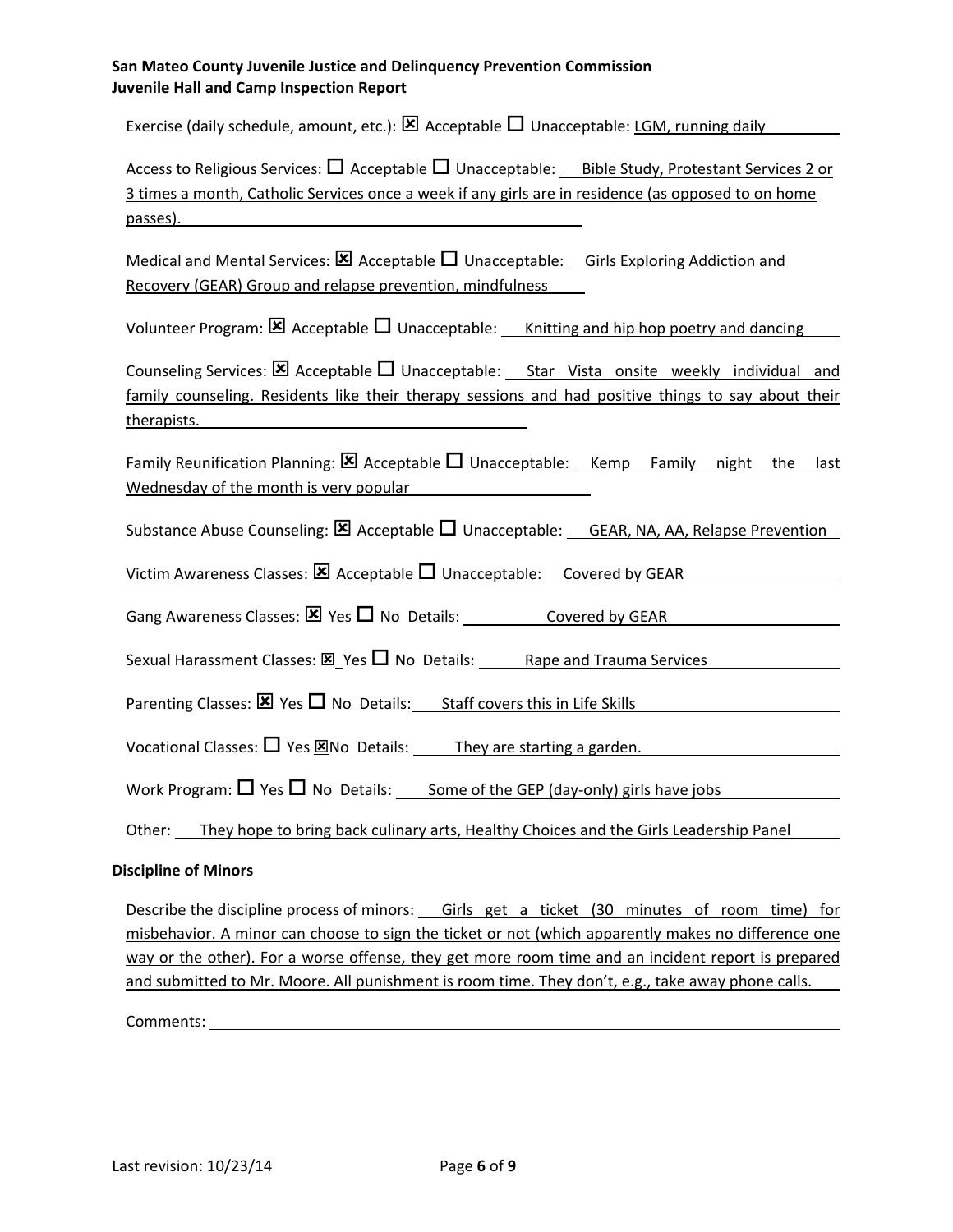#### **Grievances**

Grievance Process:  $\Box$  Acceptable  $\Box$  Unacceptable: The minor fills out a form and puts it in the locked grievance box. Mr. Moore checks the box daily and discusses the grievance one‐on‐one with the minor. That usually ends it. They can appeal to Mr. Silver, but they usually don't. Often, after talking with Mr. Moore, they tear up the grievance. Minors told one inspector that while most staff are ok, some are not. They are rude and talk to the girls as if they are animals. (The inspector had not heard anything like this last statement before and it is very troubling.) Another inspector was told that, while they have access to grievance forms, they don't use them because they don't feel it does any good. No one listens. That inspector was also told that about half the staff members are very disrespectful and rude to them.

Number of grievances since last inspection: "Not many" We did not see any file.

Trends and/or Comments: We suggested that they keep copies of all grievances, even if they are "torn up" to see if there are any themes they should notice. Inspectors were told that most grievances are that they don't get enough food or that they don't get fresh towels often enough.

#### **Correspondence / Telephone**

| Incoming/Outgoing Mail (screened, etc.): $\boxtimes$ Yes $\square$ No Details: Except for attorney<br>communications<br><u> 1980 - Jan Samuel Barbara, martin da shekara 1980 - An tsa a tsa a tsa a tsa a tsa a tsa a tsa a tsa a tsa a</u> |  |  |
|----------------------------------------------------------------------------------------------------------------------------------------------------------------------------------------------------------------------------------------------|--|--|
| Provisions for Confidential Correspondence: $\boxtimes$ Yes $\square$ No Details: Attorney only                                                                                                                                              |  |  |
| Access to Telephone?: $\boxtimes$ Yes $\square$ No Details: They get two free calls each week.                                                                                                                                               |  |  |
|                                                                                                                                                                                                                                              |  |  |
| <b>Visiting</b>                                                                                                                                                                                                                              |  |  |
| Visiting Schedule: Weekdays __ Wed 5:30-8pm Weekends __ Sun 3:30-6:30 Special Events __                                                                                                                                                      |  |  |
| Adequate Space: E Acceptable U Unacceptable: Multipurpose room                                                                                                                                                                               |  |  |
| Staff Supervision: $\boxtimes$ Acceptable $\square$ Unacceptable: Visual observation from office area                                                                                                                                        |  |  |
| Privacy Provided: $\boxtimes$ Yes $\square$ No Details: They do not listen to conversations.                                                                                                                                                 |  |  |
| Do all minors have access to visitation?: $\boxtimes$ Yes $\square$ No Details:                                                                                                                                                              |  |  |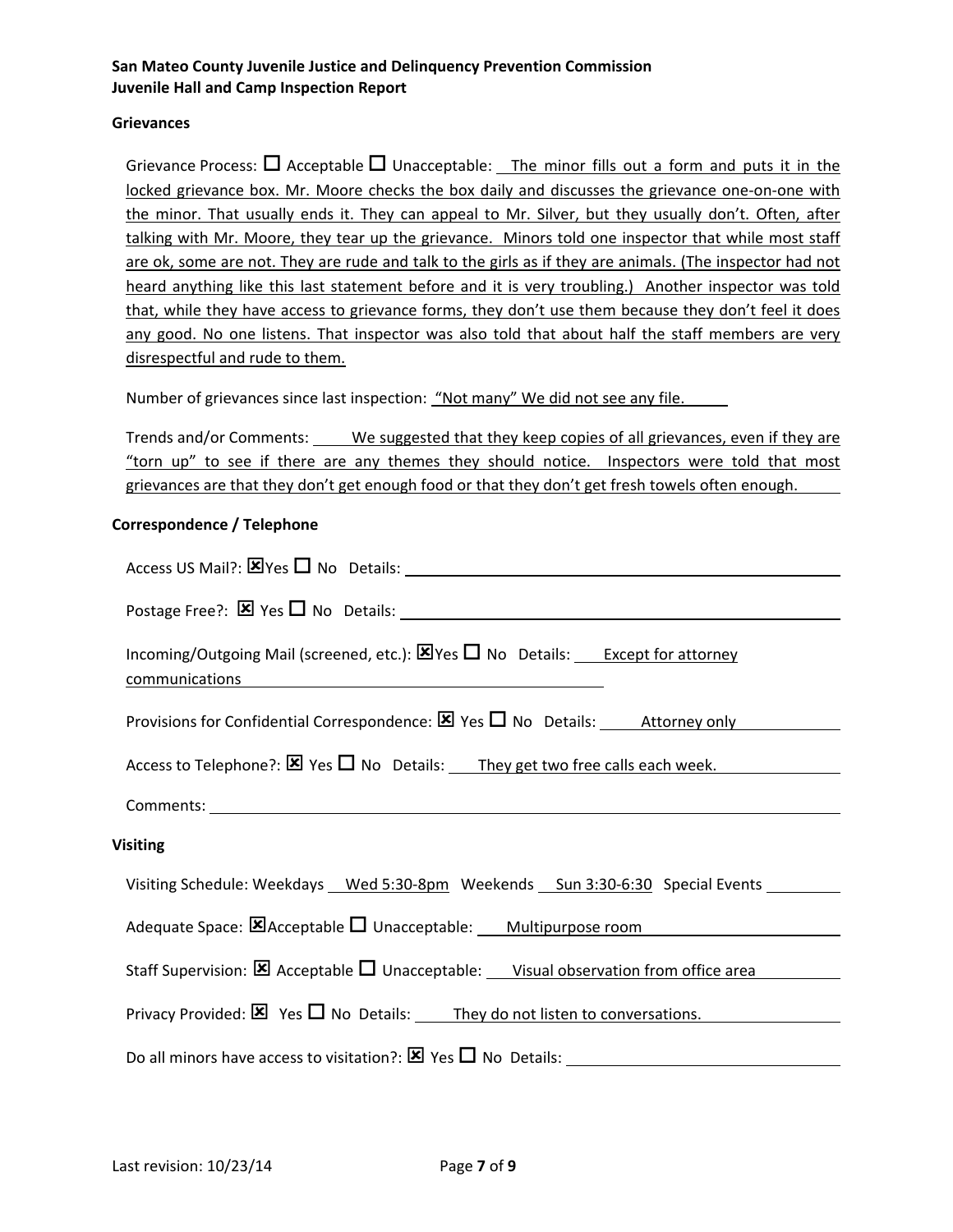| Under what circumstances would visitation be restricted?: ____ Only parents or guardians are<br>permitted unless the PO gives explicit permission, e.g., for siblings.                                                                                                                                                                                                                                             |  |
|--------------------------------------------------------------------------------------------------------------------------------------------------------------------------------------------------------------------------------------------------------------------------------------------------------------------------------------------------------------------------------------------------------------------|--|
|                                                                                                                                                                                                                                                                                                                                                                                                                    |  |
| <b>School</b>                                                                                                                                                                                                                                                                                                                                                                                                      |  |
|                                                                                                                                                                                                                                                                                                                                                                                                                    |  |
| Right now, they have 1 FTE (two, each working 1/2 time at CK) As of next week they will have 1.5 FTEs                                                                                                                                                                                                                                                                                                              |  |
| Number of Full-Time Instructors: 1.5 FTEs Number of Full-Time Instructional Aids: 1.25 FTE                                                                                                                                                                                                                                                                                                                         |  |
| Frequency of Substitute Teachers: _____once/week Number of minors attending School: ________19                                                                                                                                                                                                                                                                                                                     |  |
| Average Classroom Size: 19 19 Max Classroom Size: 19 19                                                                                                                                                                                                                                                                                                                                                            |  |
| Number of minors on independent study: 0 Reason: Manual Community of minors on independent study:                                                                                                                                                                                                                                                                                                                  |  |
| Number of Minors Not Attending School: 0 ______ Reason: ________________________                                                                                                                                                                                                                                                                                                                                   |  |
| Describe the general atmosphere of the classrooms: Relaxed, but orderly. In Geography class the<br>girls were actively engaged in finding countries and cities on a large world map.                                                                                                                                                                                                                               |  |
|                                                                                                                                                                                                                                                                                                                                                                                                                    |  |
| Access to Computers/Internet?: $\boxtimes$ Yes $\Box$ No Details: With 1:1 staff supervision. The classrooms<br>have smart boards and a state of the state of the state of the state of the state of the state of the state of                                                                                                                                                                                     |  |
| Describe the relationship between school and juvenile hall staff: Appears to be good.                                                                                                                                                                                                                                                                                                                              |  |
| Describe access to school, recreation, etc. for minors confined to their rooms: NA                                                                                                                                                                                                                                                                                                                                 |  |
| Comments: One inspector spoke to two seniors and a junior. They said school is too easy. They are<br>getting credits that will help them graduate, but not the subjects that a senior would get in a regular<br>school. Another inspectors said the residents said they like going to school, but there is an issue with<br>everyone learning the same thing, whatever their age. It's the best part of their day. |  |
| <b>Medical and Mental Health Services</b>                                                                                                                                                                                                                                                                                                                                                                          |  |
| <b>Physical Health Screenings</b><br>(confidential, trained staff, access, etc.): $\boxtimes$ Acceptable $\Box$ Unacceptable: At YSC                                                                                                                                                                                                                                                                               |  |
| Mental Health Screenings (confidential, trained staff, access, etc.):                                                                                                                                                                                                                                                                                                                                              |  |
| $\boxtimes$ Acceptable $\square$ Unacceptable: At YSC                                                                                                                                                                                                                                                                                                                                                              |  |
| Dental Services: $\boxtimes$ Acceptable $\square$ Unacceptable: At YSC for residents only, not GEP                                                                                                                                                                                                                                                                                                                 |  |
| Medication Access & Distribution: $\boxtimes$ Acceptable $\square$ Unacceptable: Get am/pm meds                                                                                                                                                                                                                                                                                                                    |  |